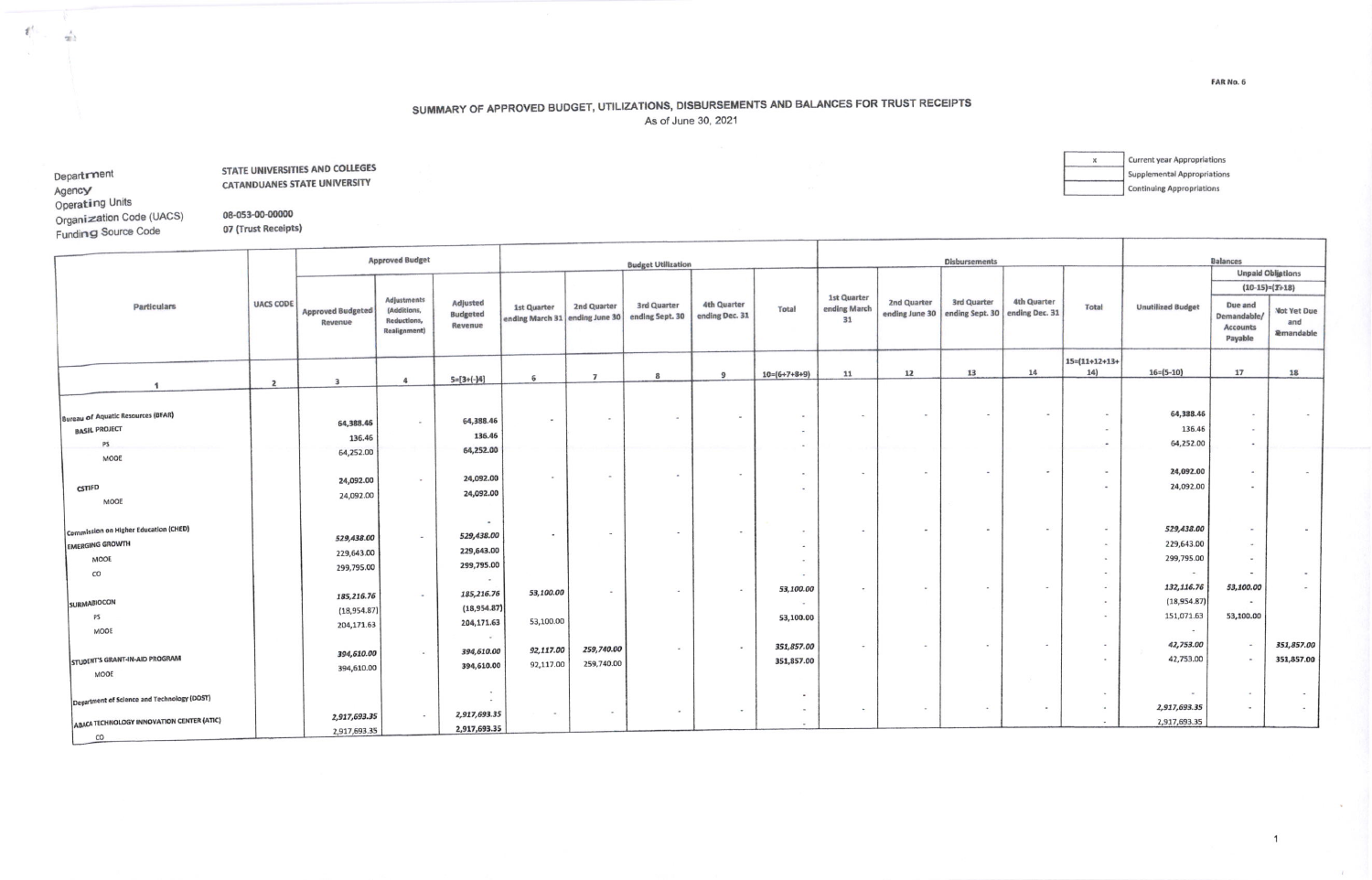## SUMMARY OF APPROVED BUDGET, UTILIZATIONS, DISBURSEMENTS AND BALANCES FOR TRUST RECEIPTS As of June 30, 2021

Department Agency **Operating Units** 

 $\mathcal{E}^2$ 

 $\Delta$ 

**STATE UNIVERSITIES AND COLLEGES CATANDUANES STATE UNIVERSITY** 

**Current year Appropriations**  $\,$   $\,$   $\,$ **Supplemental Appropriations Continuing Appropriations** 

Organization Code (UACS) 08-053-00-00000 Funding Source Code 07 (Trust Receipts)

|                                                     |                  |                                     | <b>Approved Budget</b>                                           |                                        |                                                      |                          | <b>Budget Utilization</b>      |                                      |                          |                                          |             | <b>Disbursements</b>                                         |                          |                              |                          | <b>Balances</b>                                      |                                         |
|-----------------------------------------------------|------------------|-------------------------------------|------------------------------------------------------------------|----------------------------------------|------------------------------------------------------|--------------------------|--------------------------------|--------------------------------------|--------------------------|------------------------------------------|-------------|--------------------------------------------------------------|--------------------------|------------------------------|--------------------------|------------------------------------------------------|-----------------------------------------|
|                                                     |                  |                                     |                                                                  |                                        |                                                      |                          |                                |                                      |                          |                                          |             |                                                              |                          |                              |                          | $(10-15)=(17+18)$                                    | <b>Unpaid Obligations</b>               |
| Particulars                                         | <b>UACS CODE</b> | <b>Approved Budgeted</b><br>Revenue | <b>Adjustments</b><br>(Additions,<br>Reductions,<br>Realignment) | Adjusted<br>Budgeted<br><b>Revenue</b> | <b>1st Quarter</b><br>ending March 31 ending June 30 | 2nd Quarter              | 3rd Quarter<br>ending Sept. 30 | <b>4th Quarter</b><br>ending Dec. 31 | Total                    | <b>1st Quarter</b><br>ending March<br>31 | 2nd Quarter | 3rd Quarter<br>ending June 30 ending Sept. 30 ending Dec. 31 | <b>4th Quarter</b>       | Total                        | <b>Unutilized Budget</b> | Due and<br>Demandable/<br><b>Accounts</b><br>Payable | <b>Not Yet Due</b><br>and<br>Demandable |
|                                                     |                  |                                     |                                                                  |                                        |                                                      |                          |                                | 9                                    | $10=(6+7+8+9)$           | 11                                       | 12          | 13                                                           | 14                       | $15=(11+12+13+$<br>14)       | $16 = (5 - 10)$          | 17                                                   | 18                                      |
|                                                     | $\overline{2}$   | $\overline{\mathbf{3}}$             | $\ddot{a}$                                                       | $5=[3+(-)4]$                           | 6                                                    | $\overline{7}$           | $\mathbf{R}$                   |                                      |                          |                                          |             |                                                              |                          | $\overline{\phantom{a}}$     | $\,$                     | $\sim$                                               |                                         |
|                                                     |                  | 42,383.53                           | $\sim$                                                           | 42,383.53                              | $\overline{\phantom{a}}$                             | $\overline{a}$           | $\sim$                         | $\sim$                               | $\sim$                   | $\sim$                                   | $\sim$      | $\overline{\phantom{a}}$                                     | $\sim$                   | $\blacksquare$               | 42,383.53                | $\sim$                                               |                                         |
| <b>ADVANCED EVALUATION</b>                          |                  | (10, 404.48)                        |                                                                  | (10, 404.48)                           |                                                      |                          |                                |                                      | $\sim$                   |                                          |             |                                                              |                          | $\overline{\phantom{a}}$     | (10, 404.48)             | $\sim$                                               |                                         |
| <b>PS</b><br>MOOE                                   |                  | 52,788.01                           |                                                                  | 52,788.01<br>$\sim$                    |                                                      |                          |                                |                                      |                          |                                          |             |                                                              |                          | $\bullet$                    | 52,788.01                | $\sim$                                               |                                         |
|                                                     |                  |                                     | $\sim$                                                           | 111,871.95                             |                                                      |                          |                                |                                      |                          |                                          |             |                                                              |                          | $\sim$                       | 111,871.95               | $\sim$                                               |                                         |
| <b>REVITALIZING ABACA</b>                           |                  | 111,871.95<br>100,894.67            |                                                                  | 100,894.67                             |                                                      |                          |                                |                                      | $\sim$                   |                                          |             |                                                              |                          | $\blacksquare$               | 100,894.67               | $\sim$                                               |                                         |
| PS                                                  |                  | 5,972.28                            |                                                                  | 5,972.28                               |                                                      |                          |                                |                                      | $\sim$                   |                                          |             |                                                              |                          | $\sim$                       | 5,972.28                 | $\sim$                                               |                                         |
| MODE                                                |                  | 5,005.00                            |                                                                  | 5,005.00                               |                                                      |                          |                                |                                      |                          |                                          |             |                                                              |                          | $\overline{\phantom{a}}$     | 5,005.00                 | $\sim$                                               |                                         |
| CO                                                  |                  |                                     |                                                                  | $\sim$                                 |                                                      |                          |                                |                                      |                          |                                          |             |                                                              |                          |                              |                          |                                                      |                                         |
| Virac-LGU                                           |                  |                                     |                                                                  | $\langle\mathbf{w}\rangle$             |                                                      | $\sim$                   | $\overline{\phantom{a}}$       |                                      | $\sim$                   |                                          |             |                                                              |                          | $\bullet$                    | 73,816.00                | $\sim$                                               |                                         |
| <b>APICULTURE PROJECT</b>                           |                  | 73,816.00                           | $\rightarrow$                                                    | 73,816.00                              |                                                      |                          |                                |                                      | <b>CALL</b>              |                                          |             |                                                              |                          | $\sim$                       | 73,816.00                | $\sim$                                               |                                         |
| MODE                                                |                  | 73,816.00                           |                                                                  | 73,816.00<br>$\sim$                    |                                                      |                          |                                |                                      |                          |                                          |             |                                                              |                          |                              |                          |                                                      |                                         |
| Department of Social Welfare and Development (DSWD) |                  |                                     |                                                                  | $\sim$                                 |                                                      |                          | $\sim$                         | $\overline{\phantom{a}}$             | $\sim$                   | $\sim$                                   |             |                                                              |                          | $\qquad \qquad \blacksquare$ | 1,685,748.00             | $\sim$                                               |                                         |
| LISTO                                               |                  | 1,685,748.00                        | $\sim$                                                           | 1,685,748.00                           |                                                      | $\blacksquare$           |                                |                                      | $-2$                     |                                          |             |                                                              |                          | $\overline{\phantom{a}}$     | 1,685,748.00             | $\sim$                                               |                                         |
| MOOE                                                |                  | 1,685,748.00                        |                                                                  | 1,685,748.00<br>$\sim$                 |                                                      |                          |                                |                                      |                          |                                          |             |                                                              |                          |                              |                          |                                                      |                                         |
|                                                     |                  | 22,926.00                           | $\overline{\phantom{a}}$                                         | 22,926.00                              |                                                      | $\overline{\phantom{a}}$ | $\sim$                         |                                      | $\sim$                   |                                          |             |                                                              | $\overline{\phantom{a}}$ | $\overline{\phantom{a}}$     | 22,926.00                | $\overline{a}$                                       |                                         |
| SIGLA                                               |                  | 22,926.00                           |                                                                  | 22,926.00                              |                                                      |                          |                                |                                      | $\overline{\phantom{a}}$ |                                          |             |                                                              |                          | $\bullet$                    | 22,926.00                | $-1$                                                 |                                         |
| MOOE                                                |                  |                                     |                                                                  |                                        |                                                      |                          |                                |                                      |                          |                                          |             |                                                              |                          |                              |                          |                                                      |                                         |
| Department of Interior and Local Government (DILG)  |                  |                                     |                                                                  | $\sim$                                 |                                                      |                          |                                |                                      |                          |                                          |             | $\overline{\phantom{a}}$                                     | $\sim$                   | $\;$                         | 5,848.00                 | $\sim$                                               |                                         |
| <b>CSIS</b>                                         |                  | 5,848.00                            |                                                                  | 5,848.00                               |                                                      | $\;$                     | $\overline{\phantom{a}}$       |                                      | $-1000$                  |                                          |             |                                                              |                          | $\sim$                       | 5,848.00                 |                                                      |                                         |
| PS                                                  |                  | 5,848.00                            |                                                                  | 5,848.00                               |                                                      |                          |                                |                                      |                          |                                          |             |                                                              |                          |                              |                          |                                                      |                                         |